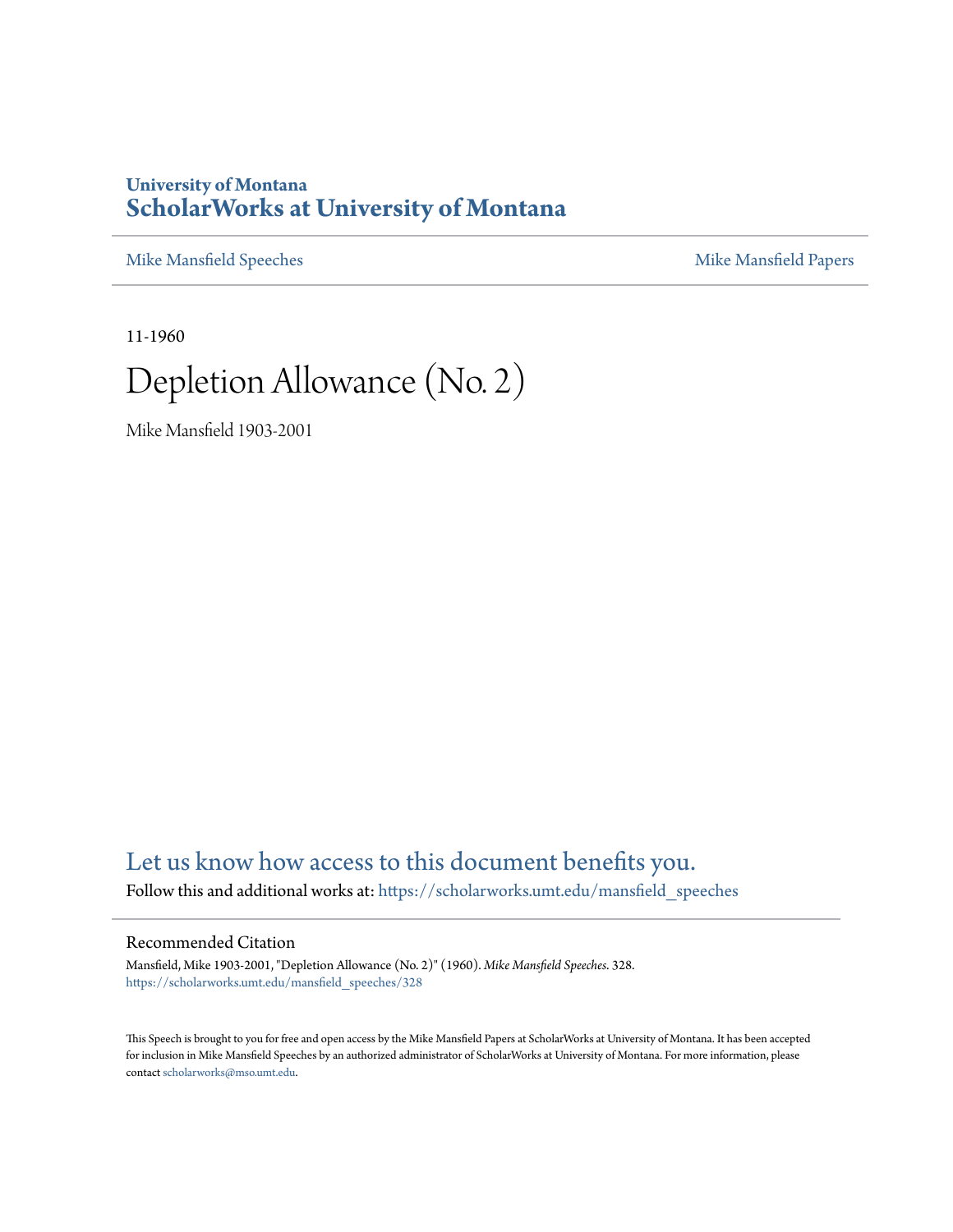Statement of Senator Mike Mansfield (D., Mont.)  $11/60$ 

#### DEPLETION ALLOWANCE (No. 2)

1

Senator Mansfield (D., Mont.) stated, in response to a question on the oil depletion allowance, that "Sen. Kennedy has faced this issue forthrightly, first by squarely facing the plight of the oil industry in its current slump and then by suggesting that any inequity among other resources eligible for depletion allowances be corrected. This would mean that in those instances like the Clay-Brick case in Indiana and the Rolled-Steel case inequitable depletion allowances would be corrected. In those cases a double depletion allowance was claimed: one allowance for the raw product and another allowance for the finished product. Sen. Kennedy's position also means that in the case of other minerals such as coal and uranium, a larger depletion than that now allowed may be in order. Vice President Nixon would seem to want to freeze the present structure. Senator Kennedy's statesmanlike approach would open up the opportunity to increase the incentive in other mineral developments. This is of the utmost importance to the Rocky Mountain West. We should bear in mind that the Democratic Party platform plank which refers to inequitable depletion allowances was never aimed at oil. Let us hope the Republican Party platform plank which favors only 'reasonable depletion allowances' is not aimed at oil. I say this, remembering that the only roll call vote in the Senate directly aimed at